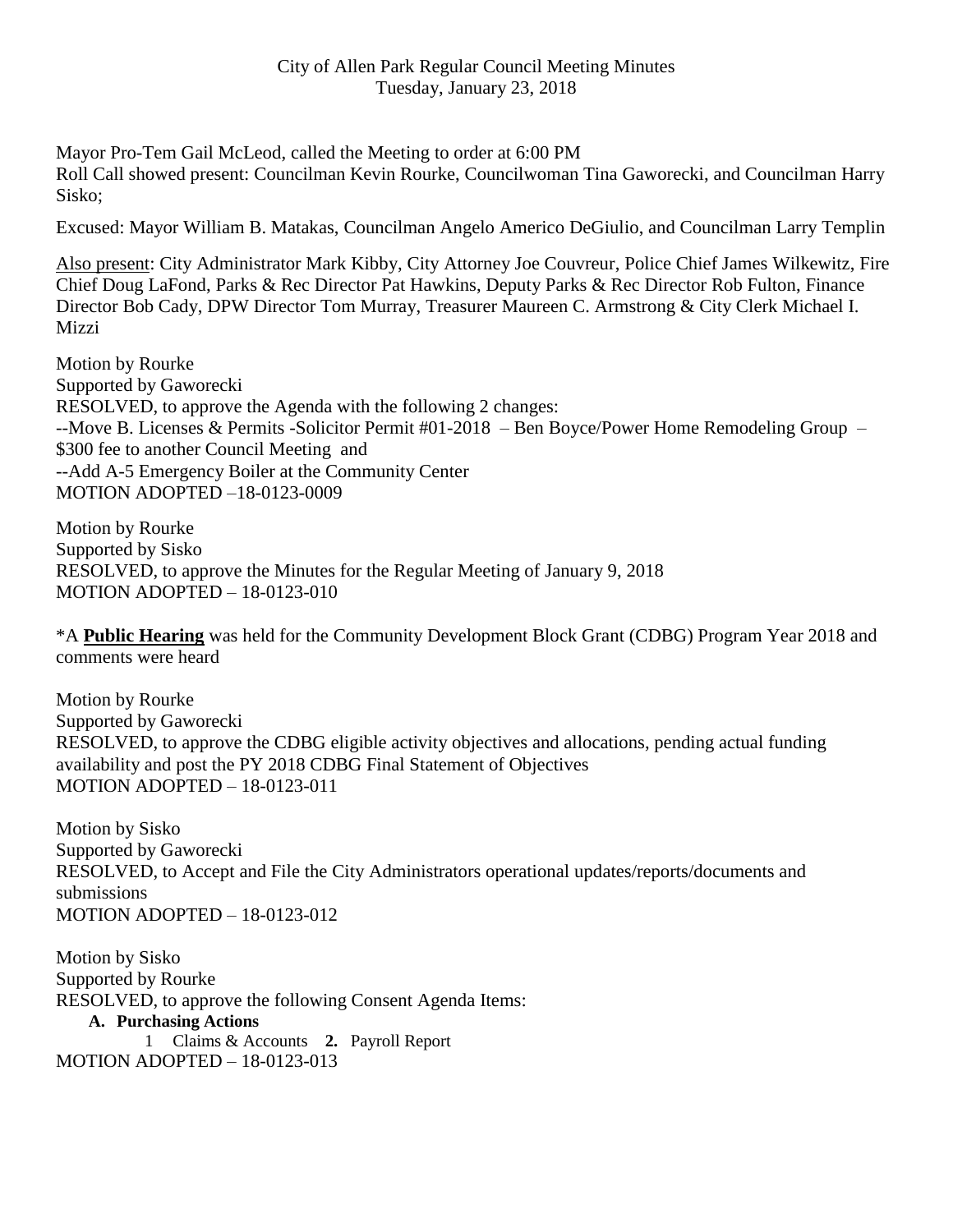Motion by Gaworecki Supported by Sisko RESOLVED, to bypass the City bid process (APCO 2-824 –  $(4)$ ) as there is no economic benefit to re-bid the Water Main Replacement Program contract and authorize the City to accept the proposal from Bricco Excavating to extend their 2016 contract unit pricing, with the only change being for the HDPE Linear Foot pricing, for the 2018 construction season MOTION ADOPTED – 18-0123-014

Motion by Rourke Supported by Gaworecki RESOLVED, that the Allen Park City Council hereby supports and encourages the Allen Park Parks and Recreation Department to apply for any and all grants that the department may be deemed eligible, including through any government, public or private entities MOTION ADOPTED – 18-0123-015

Motion by Gaworecki Supported by Sisko RESOLVED, to RATIFY the action of the City Administrator regarding the emergency purchase of a 2018 Ford Escape from Gorno Ford through the MiDeal Purchasing Program at a cost of \$22,500.00 with funds for this purchase that were budgeted for Parks & Recreation and will come from account #401-000-985.004 MOTION ADOPTED – 18-0123-016

Motion by Sisko Supported by Gaworecki RESOLVED, to adopt the recommended Corrective Actions of deficiencies identified by Plante Moran during the audit of the City's financial statements for the year ended June 30, 2017 MOTION ADOPTED – 18-0123-017

Motion by Rourke Supported by Gaworecki RESOLVED, to RATIFY the action of the City Administrator regarding the emergency purchase and installation of a 96% Efficiency Hot Water Boiler from Expert Heating and Cooling at a cost of \$15,485.00 with the funds to come from acct. #401-000-985-005 MOTION ADOPTED – 18-0123-018

Motion by Rourke Supported by Gaworecki RESOLVED, to approve the 1<sup>st</sup> & 2<sup>nd</sup> Reading of Proposed Ordinance #01 – 2018 an Ordinance amending Chapter 48 "Utilities", Article IV "Stormwater And Wastewater Collection And Treatment" Division 4 "Design And Construction Requirements For Stormwater Facilities" MOTION ADOPTED – 18-0123-019